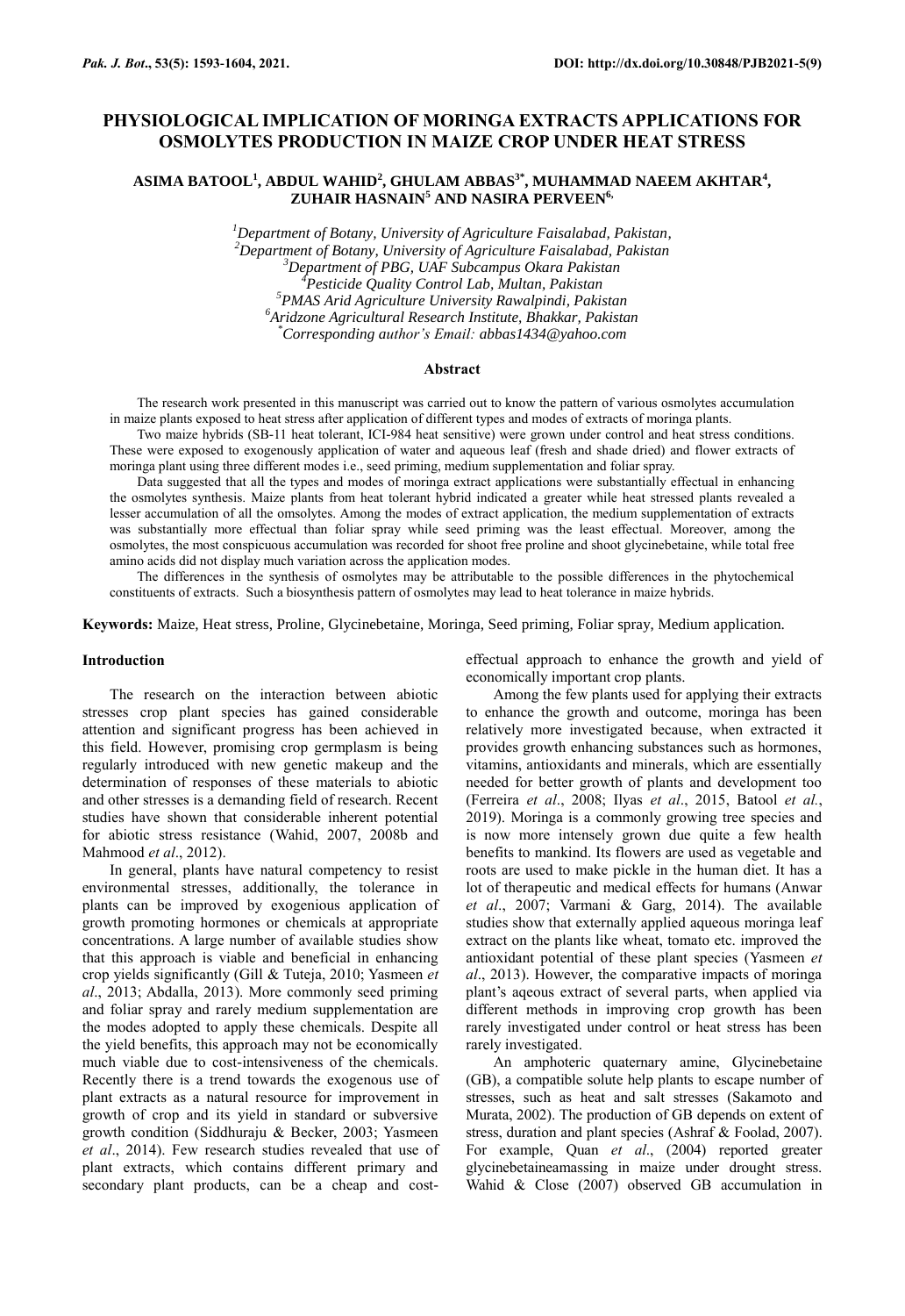sugarcane under heat stress. Some plant species like tobacco (*Nicotianatabacum*) mustard (*Brassica compestris*), Arabidopsis (*Arabidopsis thaliana*) and (*Oryza sativa*), unable to produce glycinebetaine but through genetic engineering it make possible to incorporate glycinebetaine biosynthetic pathways (Quan *et al*., 2004).

In higher plants, proline has been recognized to exist largely and generally amass in bulk quantity with under different abiotic stresse (Kavi-Kishore *et al*., 2005; Ashraf & Foolad, 2007). Accumulation of soluble sugars under heat stress has been described in sugarcane, which have great implications for cell water maintenance in high temperature (Wahid & Close, 2007). The tomato plants failed to fruit set due to distraction of sugars metabolism and transport of proline during the development of male reproductive organs in high temperature (Sato *et al.,* 2006).

Thus, analyzing the scarcity of information in this regard, the proposed research was carried out to find-out the usefulness of extracts from various parts of moringa plants by different application modes in enhancing heat tolerance in maize through accumulation of metabolites like proline, glycine betaine and fatty acid contents.

### **Materials and Methods**

To examine the interaction of exogenous application of the optimized levels of all the extracts on maize hybrids under control and heat stress conditions, three experiments i.e., seed priming; medium supplementation and foliar spray were done separately. In each of these experiments, seeds of two maize hybrids SB-11 (heat tolerant) and ICI-984 (heat sensitive) were sown in plastic pots, consisting of10 kg of washed river sand and plants were applied/ replaced with half strength nutrient solution (Yoshida *et al*., 1976) on five day interval. Newly emerging leaves of moringa obtained from young fully grown trees of moringa were selected for this study performed in Department of Botany, University of Agriculture, Faisalabad. As per method described by Price (2007), the fresh Moringa leaf extracts (MLE) were prepared.

For seed priming experiment, the seeds of selected hybrids were soaked in 3, 5 and 5% dilution of the concentrated extracts of MFLE, MDLE and MFE, respectively and sown in post containing sand and grown under ambient conditions. For medium supplementation experiment, 10 day old plants were applied with 3, 10 and 10% dilution of the concentrated extracts of MFLE, MDLE and MFE, respectively. For foliar spray, 10 day old plants were sprayed on the leaves with 3, 5 and 15% dilution (added with Tween-80 as surfactant at the rate of 10%) of the concentrated extracts of MFLE, MDLE and MFE, respectively with a manual sprayer.

After treatment application, single set of 10 days older plant from each experiment was kept in the net house while other set was kept in the plexi-glass fitted canopies for heat stress  $(7-10^{\circ}C)$  higher than ambient temperature. The plants from all the experiments were grown for 10 days and then harvestedsamplesoffresh shoot and root were preserved at -80°C till analysis. These preserved samples were used for the determination of gross free amino acids, glycine betaine and proline.

GrossFree Amino Acids: Gross free amino acids were determined according to Hamilton and Van Slyke (1943). Free Proline was measured following the method of Bates *et al*., (1973). In the same context, the procedure developed by Grieve and Grattan, 1983 was used for determination of Glycinebetaine.

All three experiments were planned in completely randomized (CR) design in triplicated arrangement. Analyses of variance for all attributes were done using Statistix 8.1sttistical software and means were subjected to Duncan's Multiple Range Test for determining the variation among various factors and their interactions separately (Steel *et al*., 1996).

## **Results**

**Shoot gross free amino acids (TFA):** The results showed that in both hybrids, seed priming mode of extract application was effectual in enhancing shoot TFAunder either condition. Overall, under controlledenvironment,  $\sim$ 11% upturn in the shoot TFAin maize hybrid SB-11 and  $\sim$ 12% increase in shoot TFA in in maize hybrid ICI-984 was noticed. However, under heat stress there was about 13% enhancement of shoot TFA in maize hybrid SB-11 and 10% in maize hybrid ICI-984 over the respective control condition. Among the various priming treatments, MDLE were the most effectual in both maize hybrid SB-11 and ICI-984 under control or in high temperature (Fig. 1a).

Both hybrids have shown positive response according to data on medium supplementation of extract; although hybrid SB-11 better response than ICI-984 both under controlled as well as underhigh heat condition with regard to shoot TFA. Under control condition, there was a maximum of 33 and 15% upturn in shoot TFA in SB-11 and ICI-984, respectively with MDLE. Applied heat stress increased the shoot TFA in non-supplemented plants SB-11 (by  $\sim$ 4%) but reduced in ICI-984 (by 12%), the extracts application increased it in both the hybrids maximally with MDLE which was 37% in in maize hybrid SB-11 and 33% in in maize hybrid ICI-984. Overall, among the various extracts supplemental treatments, MDLE was the most effectualand then MLFE under control and MFE in high temperature in both the hybrids (Fig. 1b).

From the results of foliar spray of extracts it was noted that the shoot TFA got increased in both maize hybrids in both optimum and high temperature conditions, although response of in maize hybrid SB-11 was better than in maize hybrid ICI-984. Under control condition there was maximumupturn of 46% TFA while in in maize hybrid ICI-984, an increase was 36% with the foliar spray of MDLE. Applied heat stress although further improved shoot TFA in the unsprayed plants of both the hybrids, the extract spray was more effectual in enhancing this attribute in SB-11 by 35% and in ICI-984 by  $\sim$ 31% Among the various foliar sprays, MDLE was the most effectual (Fig. 1c).

With significant differences in the extracts application modes, overall soil application was the most effectual followed by foliar spray in increasing shoot TFA in both hybrids (Fig. 1).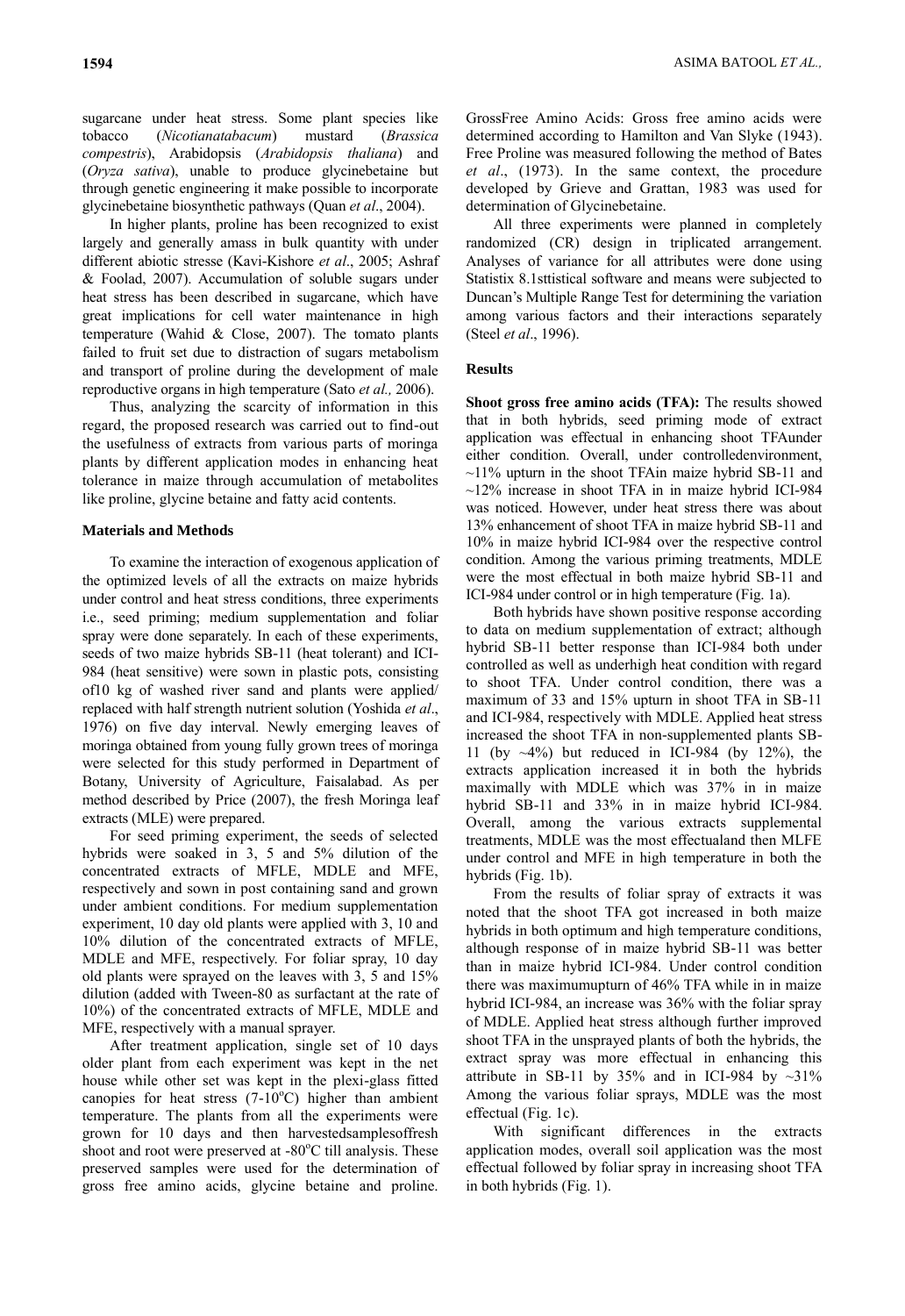

Fig. 1. Changes in total free amino acids of differentially heat responsive maize hybrids to the external application of water treatment, MFLE, MDLE and MFE subject to heat stress in seed priming, medium supplement and foliar spray application modes.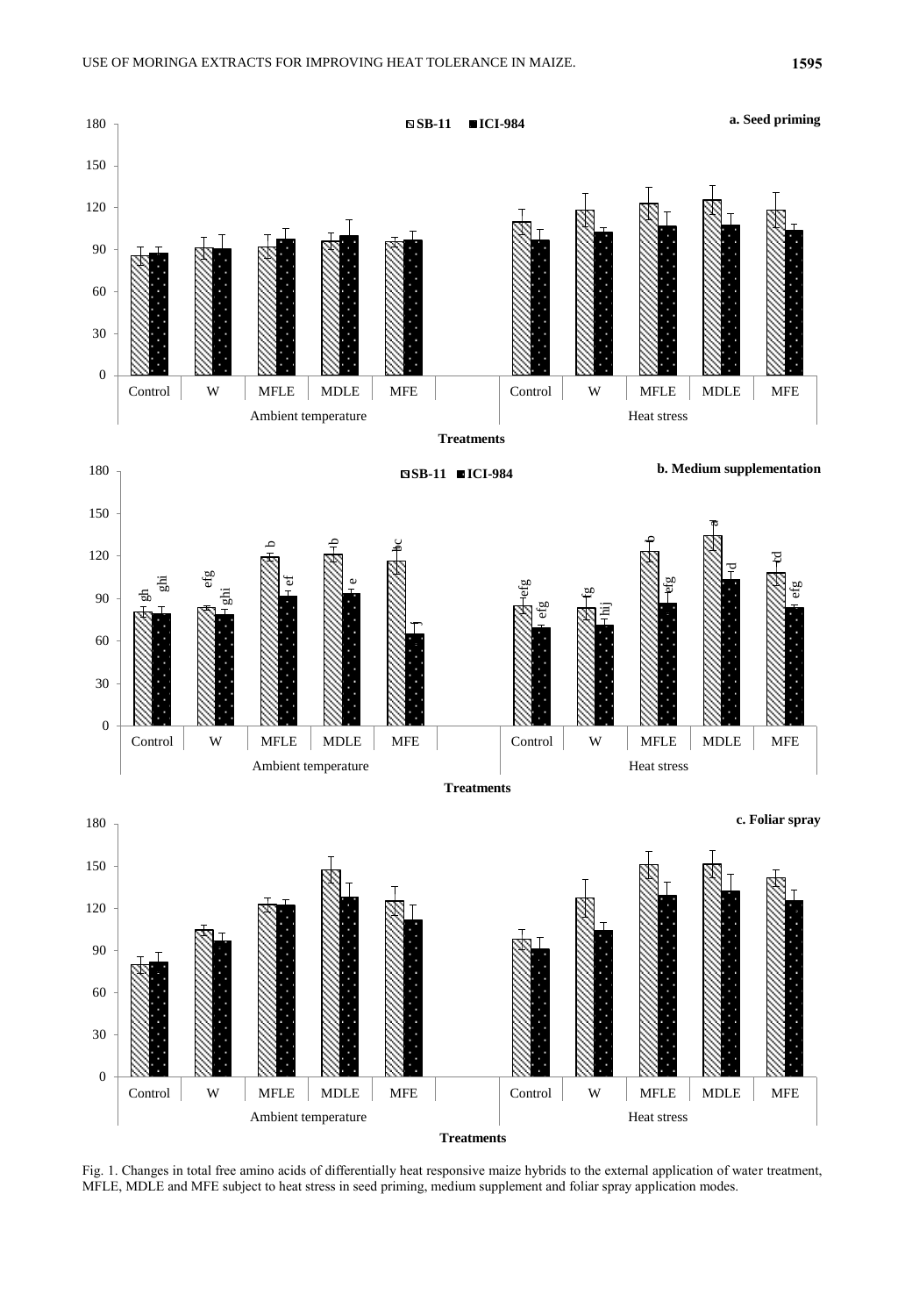**Root total free amino acids (TFA):** As regards root TFA, the results showed that seed priming with moringa parts extracts enhanced the root TFA in both the maize hybrids. Root TFA indicated development under both conditions, but it was much greater under control than under heat stress. Under controlled environment, the increase in TFA was ~32% in maize hybrid SB-11 and 23% in hybrid ICI-984. Under heat stress, however, this improvement was 6% with MFLE and MDLE in SB-11 while only 3% with MFLE in ICI-984. Among the various priming treatments, MFLE and MDLE were the most effectual for SB-11 and MFLE for ICI-984 in improving this attribute (Fig. 2a).

In case of medium supplementation of extract, data revealed that both hybrids responded in different ways to the extracts as well as control and heat stress treatments, although hybrid SB-11 exhibited more improvement than ICI-984. Under control condition, SB-11 manifested maximum of 32% while ICI-984 expressed 27% upturn in root TFA through MDLE. Exposure to heat stress increased the root TFA in the non-supplemented plants of both the hybrids, the application of extracts was effectual in improving the root TFA by 14% in SB-11 while 19% in ICI-984 with medium supply of MDLE. Among the various priming treatments, MDLE was the most effectual followed by MFLE and MFE especially under heat stress (Fig. 2b).

Data regarding foliar spray of moringa extracts showed that both the hybrids showed an improvement in in root TFA both under control and heat stress, although hybrid SB-11 expressed more improvement than hybridICI-984. Around 36% increase was found in hybrid SB-11 while just 19% increase in root TFA by hybrid ICI-984under controlled treatment. Although applied heat stress improved root TFA in the unsprayed plants of both the hybrids, MDLE spray was able to maximally improve it by 22% in SB-11 and by 10% in ICI-984. Among the various priming treatments, MDLE was the most effectual in improving root TFA followed by MFLE (Fig. 2c).

Overall there were significant differences in the extracts application modes, the extracts types, hybrids and heat stress conditions, nonetheless medium supplementation of extract was the most effectual followed by foliar spray in improving root TFA in both the hybrids (Fig. 2).

**Shoot free proline:** The data revealed that all the seed priming treatments were effectual in enhancing the shoot free proline contents in both the hybrids under normal as well as under stress treatment, although both maize hybrids showed varying response. Under control treatment, there was an uplift of 21% in shoot free proline with different treatments in both the hybrids over untreated controls. However, under heat stress the shoot free proline enriched by ~32% in maize hybrid SB-11 and  $\sim$ 19% in hybrid ICI-984 through MDLE. Thus among the various priming treatments, MDLE were the most effectual followed by MFLE and MFE (Fig. 3a).

The medium supplementation mode of extract application was effectual in improving the shoot free proline contents in both the hybrids to a similar extent (~27-28%) especially with MDLE under control condition. However, under heat stress non-supplemented plants of both the hybrids although improved shoot free proline, it was further improved by ~37% in maize hybrid SB-11 and 33% in maize hybrid ICI-984. All the priming treatments improved this attribute in both the maize hybrids under control treatment or heat stress treatment,

but MDLE treatment was the most efficient followed by MFE (Fig. 3b).

The foliar spray of extract was helpful in improving the shoot free proline contents in both the hybrids to a relatively greater extent in hybrid SB-11  $(\sim 26\%)$  than in hybrid ICI-984 (24%) with MDLE under control treatment. Under heat stress, however, non-sprayed plants of both the hybrids improved shoot free proline, it was further improved by  $\sim$ 37% in maize hybrid SB-11 and 25% in maize hybrid ICI-984. All the priming treatments improved this attribute in both the hybrids under control treatment or heat stress treatment, but MDLE was the most effectual followed by MFLE (Fig. 3c).

Overall there were great differences in the hybrids, prevailing growth conditions and type of extracts applied exogenously but SB-11 indicated a greater improvement; MDLE was the most effectual extract type medium supplementation was the most efficient mode of extract application in improving shoot free proline (Fig. 3).

**Root free proline:** It was revealed from the data that all the seed priming strategies successfully enhanced the root free proline in both maize hybrids although; the degree of improvement was quite varying under both the conditions. Under control condition, there was maximally 12% and 10% increase in root free proline in hybrid SB-11 and maize hybrid ICI-984 respectively for MDLE. However, under heat stress treatment, MDLE pretreatment was highly effectual in improving this parameter in  $\sim$ 25% in SB-11 and  $\sim$ 20% in ICI-984. Among the various priming treatments, MDLE followed by MFE were the most effectual in enhancing this parameter (Fig. 4a).

Medium supplementation of moringa extract revealed that both the maize hybrids responded differently to the extracts and applied heat stress treatments, whilst the response of SB-11 was better than ICI-984 under either condition. Under control treatment, the root free proline improved by 46 and 44% in SB-11 and ICI-984 respectively and that with MDLE supplementation. Applied heat stress although markedly improved the root free proline synthesis in both the hybrids, the application of extracts was quite effectual in further improving its contents although greatly in hybrid SB-11 (42%) and slowly in hybrid ICI-984 (17%) using MDLE. Among the medium supplements, treatment of MDLE was the most proficient followed by treatments of MFLE and MFE (Fig. 4b).

As regards foliar spray of extracts, it was noticed that under control condition both the hybrids responded differently to the extracts and applied heat stress, although SB-11 responded relatively better with MFLE spray (30%) while ICI-984 with MDLE spray (29%). Applied heat although improved root free proline in non-sprayed plants of both maize hybrids, it was additional increase using extracts sprayedapproximately ~28% in maize hybrid SB-11 and by 16% in maize hybrid ICI-984 through MDLE. All kind of foliar spray treatments improved this attribute in both the hybrids; however, MDLE was the most efficient followed by treatment MFLE and MFE (Fig. 4c).

Overall there were great differences in the hybrids, prevailing growth conditions and type of extracts applied exogenously but SB-11 indicated a greater improvement; MDLE was better improviser extract, while medium supplementation mode was the most efficient mode of extract application in improving root free proline (Fig. 4).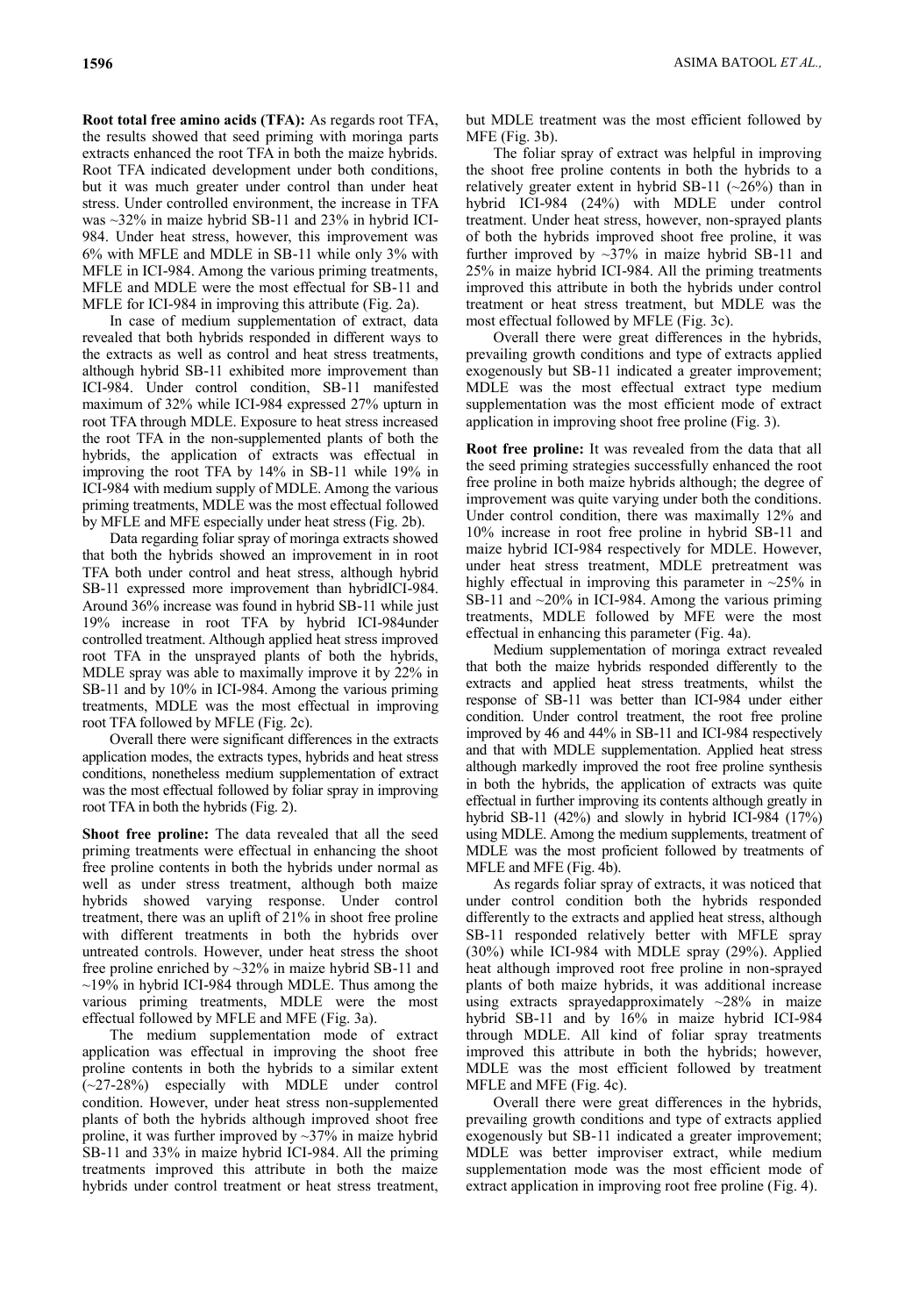

Fig. 2. Changes in root total free amino acids of differentially heat responsive maize hybrids to the external application of water treatment, MFLE, MDLE and MFE subject to heat stress in seed priming, medium supplement and foliar spray application modes.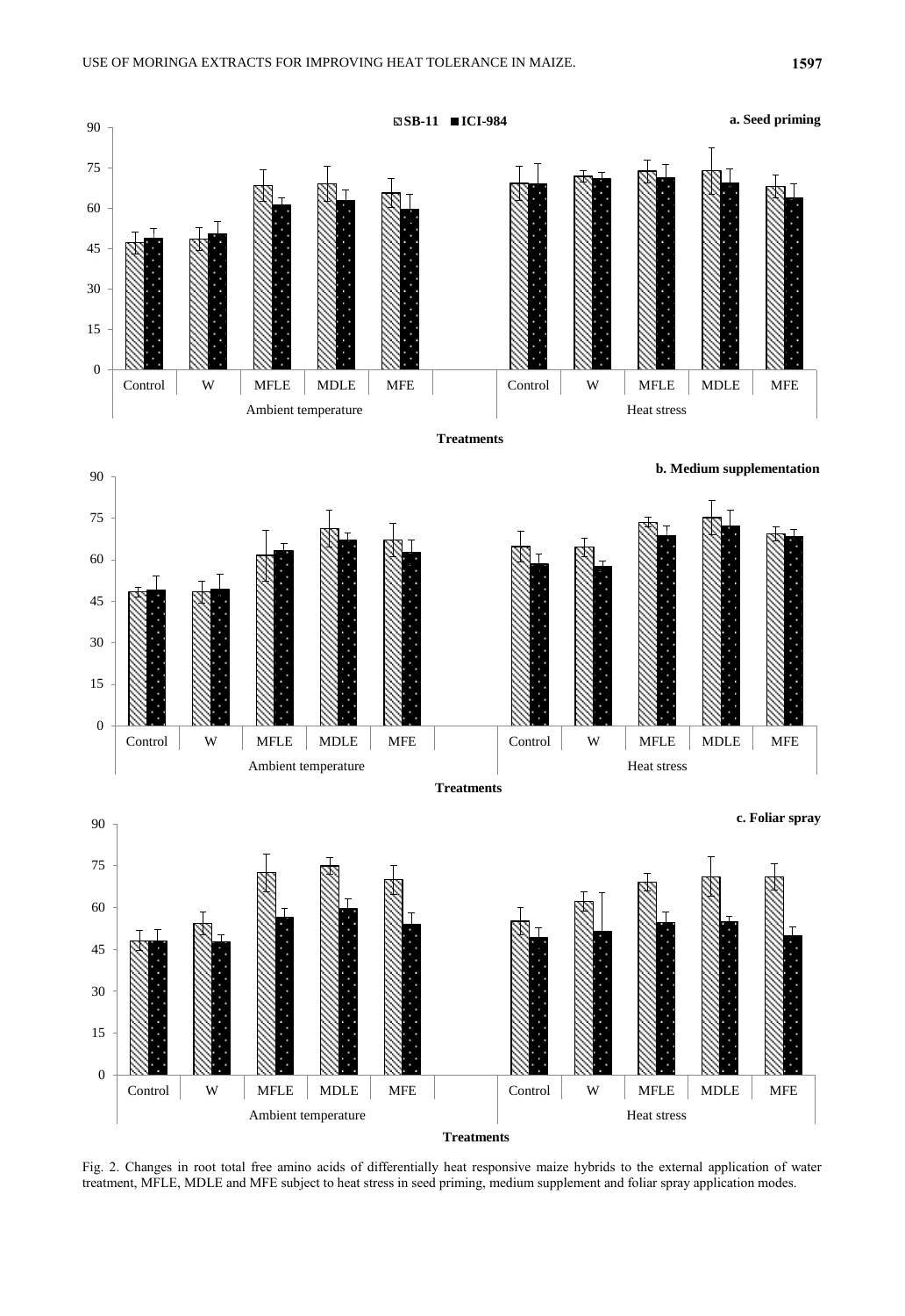



Fig. 3. Changes in shoot free proline of differentially heat responsive maize hybrids to the external application of water treatment, MFLE, MDLE and MFE subject to heat stress in seed priming, medium supplement and foliar spray application modes.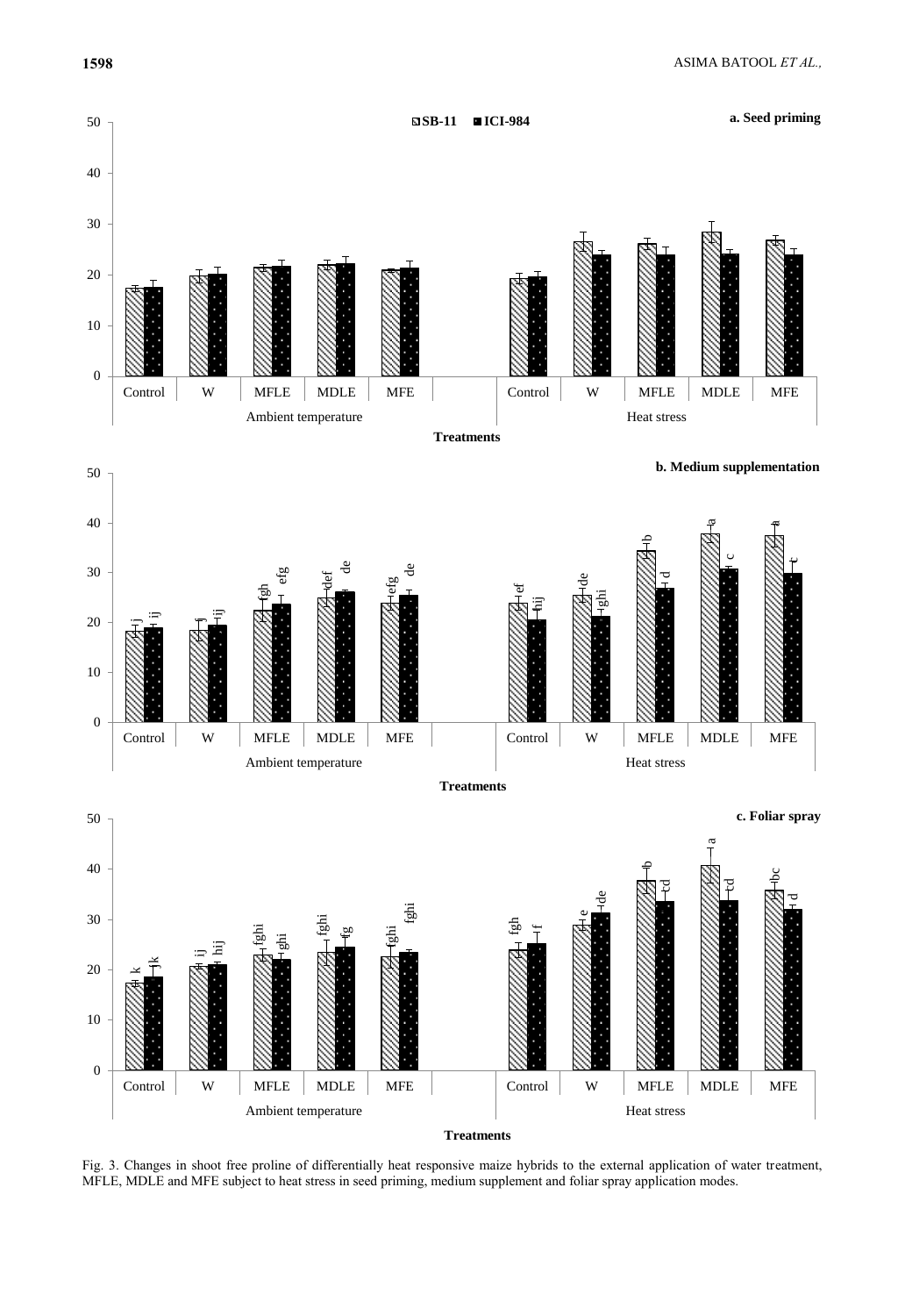

Fig. 4. Changes in root free proline of differentially heat responsive maize hybrids to the external application of water treatment, MFLE, MDLE and MFE subject to heat stress in seed priming, medium supplement and foliar spray application modes.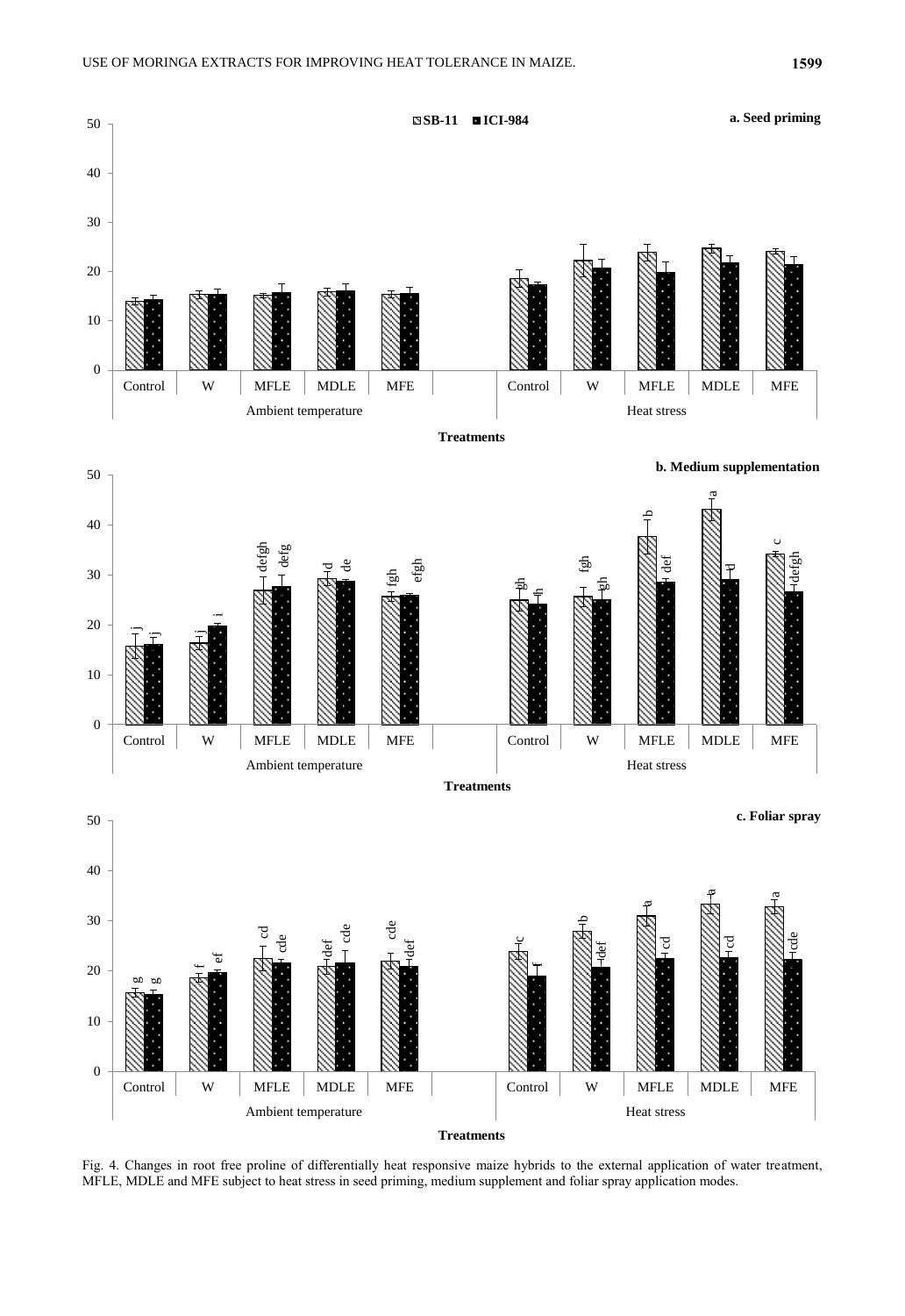

Fig. 5. Changes in shoot glycinebetaine of differentially heat responsive maize hybrids to the external application of water treatment, MFLE, MDLE and MFE subject to heat stress in seed priming, medium supplement and foliar spray application modes.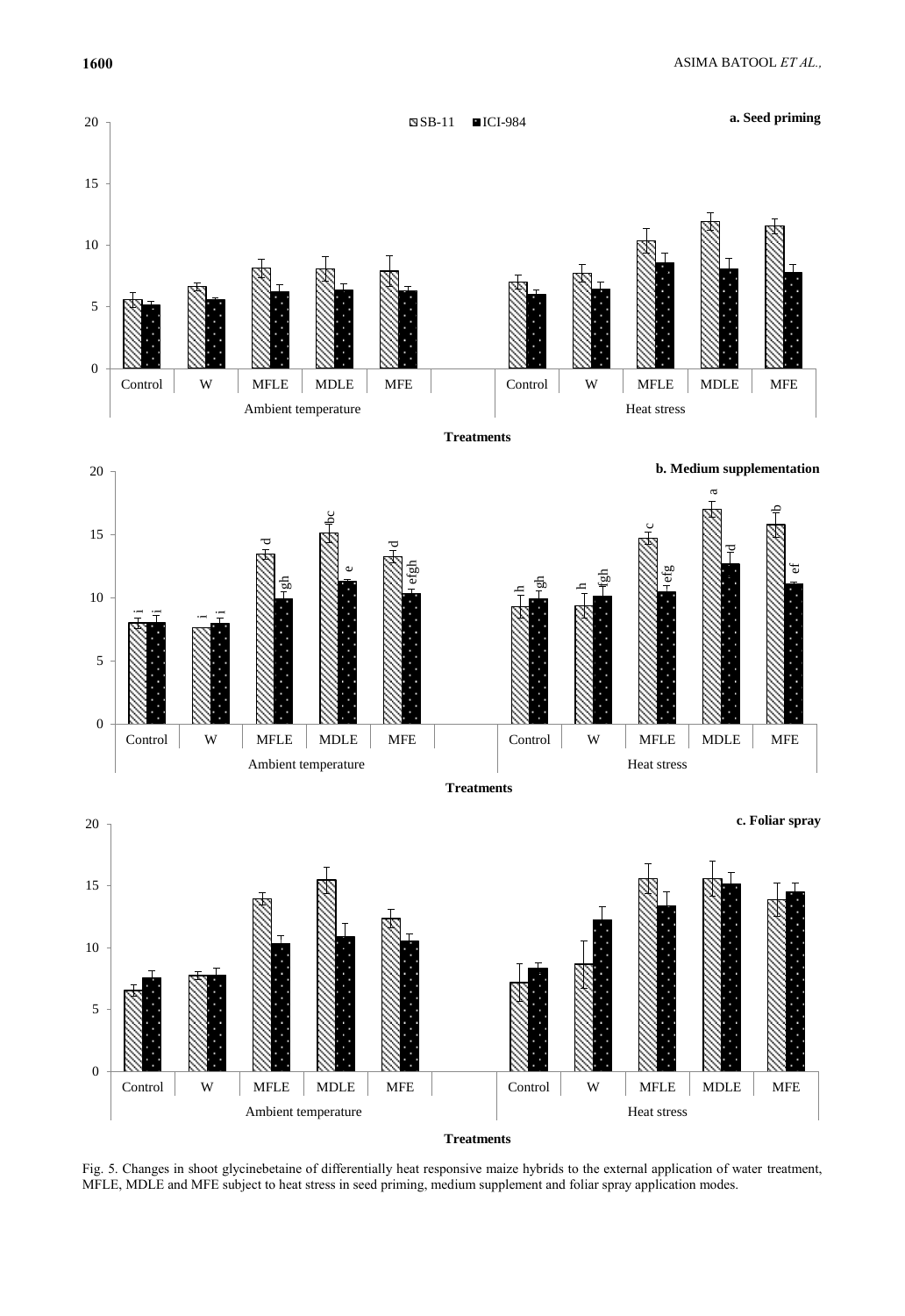

Fig. 6. Changes in root glycinebetaine of differentially heat responsive maize hybrids to the external application of water treatment, MFLE, MDLE and MFE subject to heat stress in seed priming, medium supplement and foliar spray application modes.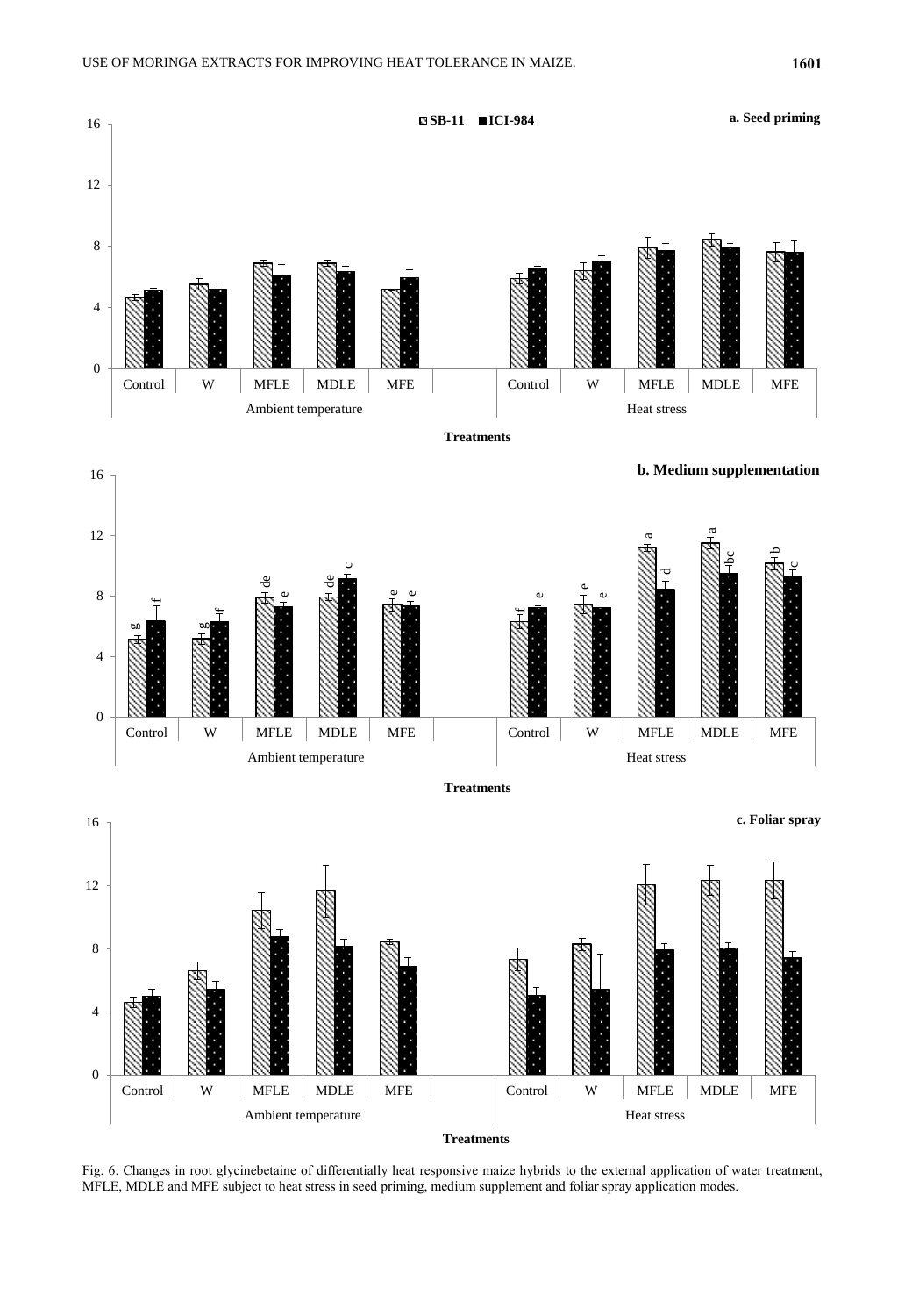**Shoot glycinebetaine (GB):** As revealed from data, seed priming with extracts or water enhanced the shoot GB in both maize hybrids and under both control and high heat environment. Under control treatment condition, there was ~31% uplift in shoot Glycinebetaine in maize hybrid SB-11 (with MFLE) while only 19% increase in maize hybrid ICI-984 (with MDLE). However, under heat stress this improvement was much greater being 41% in SB-11 (with MFLE) and 31% in ICI-984 (with MDLE). Among the various priming treatments, MDLE was the most effectual followed by MFE under either condition (Fig. 5a).

Medium supplementation of extract data showed that both the hybrids responded well to the extracts under both control and heat stress, although SB-11 responded much better than ICI-984. Under control condition SB-11 indicated 47% while hybrid ICI-984 displayed 29% enhancement in shoot GB with moringa medium application of MDLE in both. Applied heat stress although improved the shoot GB in non-supplemented plants of both the hybrids, the application of extracts further improved this attribute by 45% in maize hybrid SB-11 and by 21% in maizehybrid ICI-984 with MDLE again. Among various types of medium supplements, MDLE were the most effectual followed by MFLE (Fig. 5b).

As regards foliar spray of extracts revealed that under control condition both the hybrids showed varying behavior but effectively to the extracts and heat stress treatments, although hybrid SB-11 responded more increase (58%) than hybrid ICI-984 (29%) through MDLE spray. Applied heat although improved shoot GB in non-sprayed plants of both the hybrids, it was additionalenhanced with moringa extracts spray by  $\sim$ 54% in hybrid SB-11 through MFLE and MDLE and also by 45% in hybridICI-984 using MDLE. Every treatment of foliar spray enriched this feature in both maize hybrids; however, MDLE was the most efficienttrailed by MFLE and MFE (Fig. 5c).

Overall there were great differences in the type of extracts applied; prevailing growth conditions and hybrids but SB-11 indicated a greater improvement. MDLE was better extract, while medium supplementation was highly effectual in improving shoot GB (Fig. 5).

**Root glycinebetaine (GB):** Data revealed that seed priming mode of extract application increases the root GB under controlled or high temperature conditions in both the hybrids. Under controlled environment, overall ~32 upturn in root Glycinebetaine in hybrid SB-11 (with MFLE and MDLE) and 20% enhancement in hybrid ICI-984 (with MDLE) was found. Under heat stress condition, however, priming with MDLE was beneficial for both the hybrids since there was an development in this factor by 30% in SB-11 and by 17% in ICI-984. Among the various priming extracts source wise, MDLE was most effective followed by MFLE & MFE over their respective controls (Fig. 6a).

For medium supplementation of extract, results revealed that both the hybrids showed varying response but effectively to the moringa extracts and applied control & heat stress treatments, although maize hybrid SB-11 responded more positively thanhybrid ICI-984 for root Glycinebetaine. Under controlledstate, hybrid SB-11

presented a maximum of 35% improvement with MFLE and MDLE while ICI-984 manifested 31% increase with MDLE. Exposure to heat stress although increased the root GB in the non-supplemented plants of both the hybrids, the application of extracts was effectual in furthering the root GB by 45% in hybrid SB-11 while 24% in hybrid ICI-984 using medium supply of MDLE. Among medium supplementation treatments, MDLE was the most effectivetrailed by treatment MFLE & MFE especially under heat stress condition (Fig. 6b).

Data regarding foliar spray of moringa extracts showed that both the hybrids got improved in root GB both under control and heat stress, although SB-11 indicated a much higher improvement than ICI-984. Under control condition ~60% improvement was shown by SB-11 while 39% by ICI-984 with MDLE. Although applied heat stress improved root GB in the unsprayed plants of both the hybrids, MDLE spray was able to maximally improve it by 41% in maize hybrid SB-11 with MFE and by 38% in hybrid ICI-984 through MDLE. Among various moringa foliar sprays, MDLE was the most effectualin improving root GB followed by MFE (Fig. 6c).

Overall there were significant differences in the moringa extracts application modes, maize hybrids and temperature / heat stress conditions, types of moringa extracts, neverthelessmoringa extract applied via medium supplimentation was highly effective trailed by foliar spray in improving root Glycinebetaine in both maize hybrids (Fig. 6).

#### **Discussion**

The accumulation of osmolytes at much reduced amounts in free form is necessary for plant's normal growth and development to maintain the osmotic balance. However, their accumulation pattern and role becomes much more pivotal, since they maintain the cell water balance under abiotic stress conditions (Taiz *et al*., 2015). External application of stress reducing compounds is quite often made to enhance the tolerance of plants against stress, by maintaining the cell water balance (Hasanuzzaman *et al*., 2013). As regards use of moringa leaf, Yasmeen *et al*., (2013, 2014) successfully improved the wheat and tomato water relations with the 3% use of MLE under normal or salinity stress conditions.

In the current research, two maize hybrids were grown under control or heat stress conditions and exogenously applied with water and aqueous leaf (fresh and shade dried) and flower extracts using three different modes i.e., seed priming, medium supplementation and foliar spray. Data suggested that all the types and modes of moringa extract applications were substantially effectual in enhancing the osmolytes synthesis. Control plant of both the hybrids indicated a greater while heat stressed plants revealed a lesser accumulation of all the omsolytes. Among the osmolytes, the most conspicuous accumulation was recorded for shoot free proline and shoot GB, while TFA did not display much variation across the application modes. Among the extracts application modes, the most effectual ones were medium supplementation followed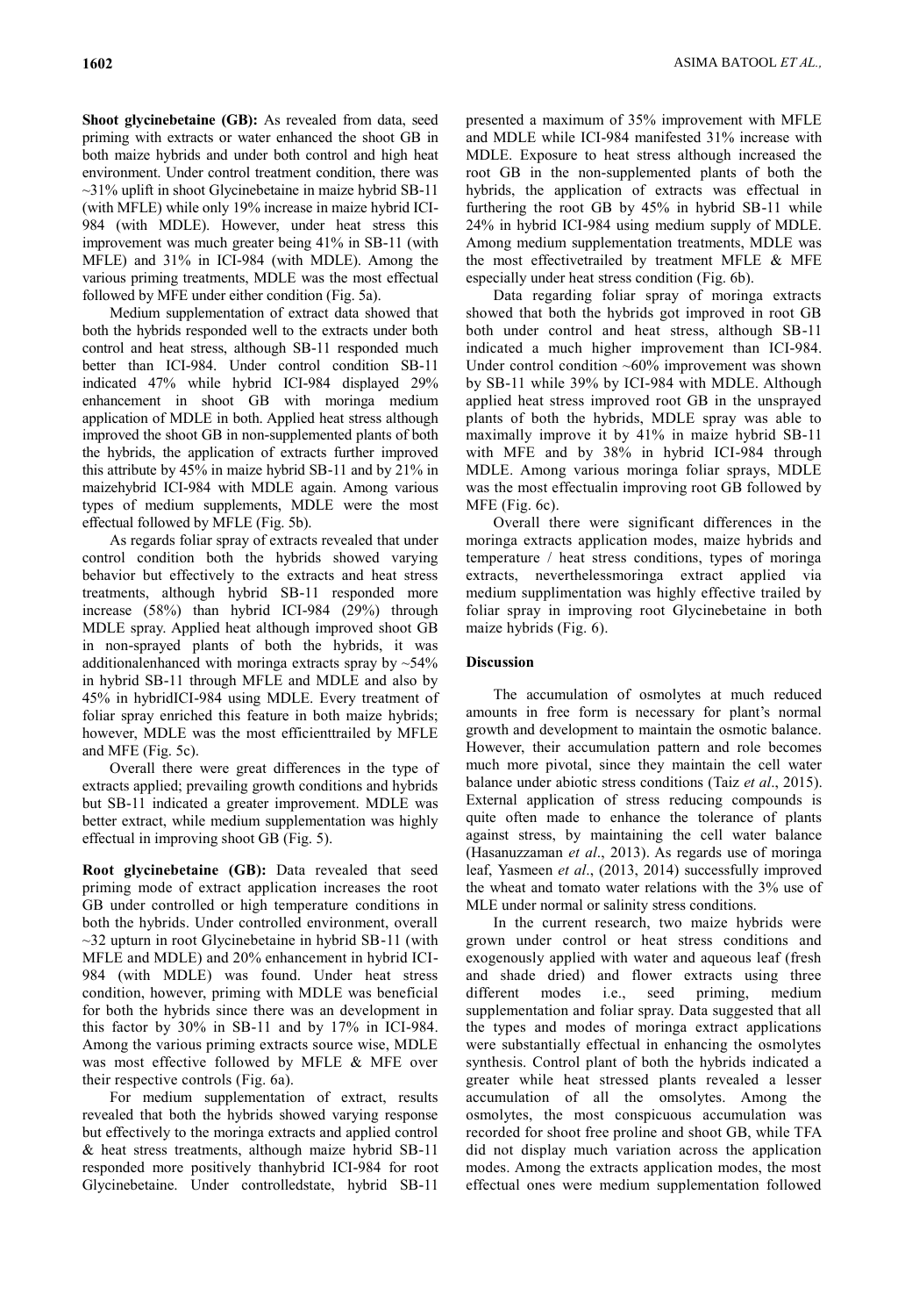by foliar spray. Such accumulation patterns of the osmolytes were very important in aspect of the worth of both free proline and GB in improving the cell water balance and acting as osmoprotectants (Ashraf and Foolad, 2007; Hayat *et al*., 2012). Research has revealed that high temperature is an activator of free radicle production while free proline is a free radicle scavenger and thus helps in the stabilization of membrane structure. Likewise, GB, which is synthesized in the chloroplast and is more effectual at the site of synthesis. Thus better stabilization of chloroplastic membranes is important in the light harvesting and  $CO<sub>2</sub>$  fixation and thus better plant resistance in high temperature (Wahid, 2007; Gururani *et al*., 2015).

In this study great variations were observed in the type of extracts and their application mode, applied to determine the biosynthesis of different osmolytes. Among the extract types, MDLE was observed to be the most effectual, followed by fresh leaf extract of moringa plant, both under control and heat stress condition although heat stress crippled the synthesis of all the osmolytes in both the hybrids, nonetheless SB-11 (tolerant hybrid) behaved fairly better. This is assignable to the differences in the phytochemical composition of the extracts, where the MDLE seemed to contain such constituents which signaled the up-regulation of free proline and GB biosynthesis pathways in maize hybrids. However, other extract types apparently lacked such ability. Such a biosynthesis pattern of osmolytes was greatly important in the stress tolerance by the maize hybrids especially under heat stress. Moreover, among the modes of extract application the medium supplementation of extracts was substantially more effectual than foliar spray while seed priming was the least effectual. This may be attributed to the improved root growth with the application of extracts being directly exposed to it, leading also to the greater synthesis of free proline and GB in leukoplasts.

In conclusion, although all the aqueous extracts of moringa were effectual in improving the TFA, GB and free proline accumulation in both root and shoot, the MDLE was the most effectual extract type and medium supplementation was the most effectual mode for application of extract in improving the synthesis especially of free proline and GB. The differences in the synthesis of osmolytes may be attributable to the possible differences in the phytochemical constituents of extracts. Thus heat tolerance in maize and possibly other crops can be produced with the use of aqueous moringa extracts at optimized concentrations.

#### **References**

- Abdalla, M.M. 2013. The potential of *Moringaoleifera* extract as a biostimulant in enhancing the growth, biochemical and hormonal contents in rocket (*Erucavesicaria* subsp. *sativa*) plants. *Int. J. Plant Physiol. Biochem.*, 5(3): 42-49.
- Anwar, F., S. Latif, M. Ashraf and A.H. Gilani. 2007. *Moringaoleifera*: A food plant with multiple medicinal uses. *Phytother. Res.*, 21(1): 17-25.
- Ashraf, M. and M.R. Foolad. 2007. Roles of glycinebetaine and proline in improving plant abiotic stress tolerance. *Environ. Exp. Bot.*, 59(2): 206-216.
- Batool, A., A. Wahid, G. Abbas, S.H. Shah , M.N. Akhtar, N. Perveen and Z. Hassnain. 2019. Application of *Moringa oleifera* plant extracts for enhancing the concentration of photosynthetic pigments leading to stable photosynthesis under heat stress in maize (*Zea mays* L.). *Pak. J. Bot*., 51(6): 2031-2036.
- Bates, L.S., R.P. Waldren and L.D. Teare. 1973. Rapid determination of free proline for water stress studies. *Plant & Soil*, 39(1): 205-207.
- Ferreira, P.M.P., D.F. Farias, J.T.D. Oliveira and A.D.C. Carvalho. 2008. *Moringaoleifera*: bioactive compounds and nutritional potential. *Braz. J. Nutr*., 21(4): 431-437.
- Gill, S.S. and N. Tuteja. 2010. Reactive oxygen species and antioxidant machinery in abiotic stress tolerance in crop plants. *Plant Physiol. Biochem.*, 48(12): 909-930.
- Grieve, C.M. and S.R. Grattan. 1983. Rapid assay for determination of water soluble quaternary ammonium compounds. *Plant & Soil,* 70(2): 303-307.
- Gururani, M.A., J. Venkatesh and L.S.P. Tran. 2015. Regulation of photosynthesis during abiotic stress-induced photoinhibition. *Mol. Plant,* 8(9): 1304-1320.
- Hamilton, P.B. and D.D. Van Slyke. 1943. Amino acid determination with ninhydrin. *J. Biol. Chem*., 150: 231-233.
- Hasanuzzaman, M., K. Nahar, M.M. Alam, R. Roychowdhury and M. Fujita. 2013. Physiological, biochemical, and molecular mechanisms of heat stress tolerance in plants. *Int. J. Mol. Sci.,* 14(5): 9643-9684.
- Hayat, S., Q. Hayat, M.N. Alyemeni, A.S. Wani, J. Pichtel and A. Ahmad. 2012. Role of proline under changing environments. *Plant Signal. Behav*., 7(11): 1456-1466.
- Ilyas, M., M.U. Arshad, F. Saeed and M. Iqbal. 2015. Antioxidant potential and nutritional comparison of moringa leaf and seed powders and their tea infusions. *J. Anim. Plant Sci*., 25(1): 226-233.
- Kavi-Kishor, P.B., S. Sangam, R.N. Amrutha, P.S. Laxmi, K.R. Naidu, K.R.S.S. Rao, S. Rao, K.J. Reddy, P. Theriappan and N. Sreeniv. 2005. Regulation of proline biosynthesis, degradation, uptake and transport in higher plants: its implications in plant growth and abiotic stress tolerance. *Curr. Sci.,* 88(3): 424-438.
- Mahmood, S., A. Wahid, R. Rasheed, I. Hussain and S.M.A. Basra. 2012. Possible antioxidative role of endogenous vitamins biosynthesis in heat stressed maize (*Zea mays*). *Int. J. Agric. Biol.*, 14(5): 705-712.
- Price, L.M. 2007. The Moringa tree. ECHO Technical Note. 170: 327-336.
- Quan, R.D., M. Shang, H. Zhang and J. Zhang. 2004. Improved chilling tolerance by transformation with betA gene for the enhancement of glycinebetaine synthesis in maize. *Plant Sci.*, 166(1): 141-149.
- Sakamoto, A. and N. Murata. 2002. The role of glycine betaine in the protection of plants from stress: clues from transgenic plants. *Plant Cell Environ.,* 25(2): 163-171.
- Sato, S., M. Kamiyama, T. Iwata, N. Makita H. Furukawa and H. Ikeda. 2006. Moderate increase of mean daily temperature adversely affects fruit set of *Lycopersicon esculentum*by disrupting specific physiological processes in male reproductive development. *Ann. Bot.,* 97(5): 731-738.
- Siddhuraju, P and K. Becker. 2003. Antioxidant properties of various solvent extracts of total phenolic constituents from three different agro climatic origins of drumstick tree (*Moringa oleifera* Lam.) leaves. *J. Agric. Food Chem.,* 51(8): 2144-2155.
- Steel, R.G.D., J.H. Torrie and D.A. Dickey. 1996. Principles and Procedures of Statistics: A Biometrical Approach, 3<sup>rd</sup> ed. McGraw Hill Co, New York, USA.
- Taiz, L., E. Zeiger, I.M. Møller and A. Murphy. 2015. Plant Physiology and Development.  $6<sup>th</sup>$  ed. Sinauer Associates Inc., Sunderland, MA, USA.